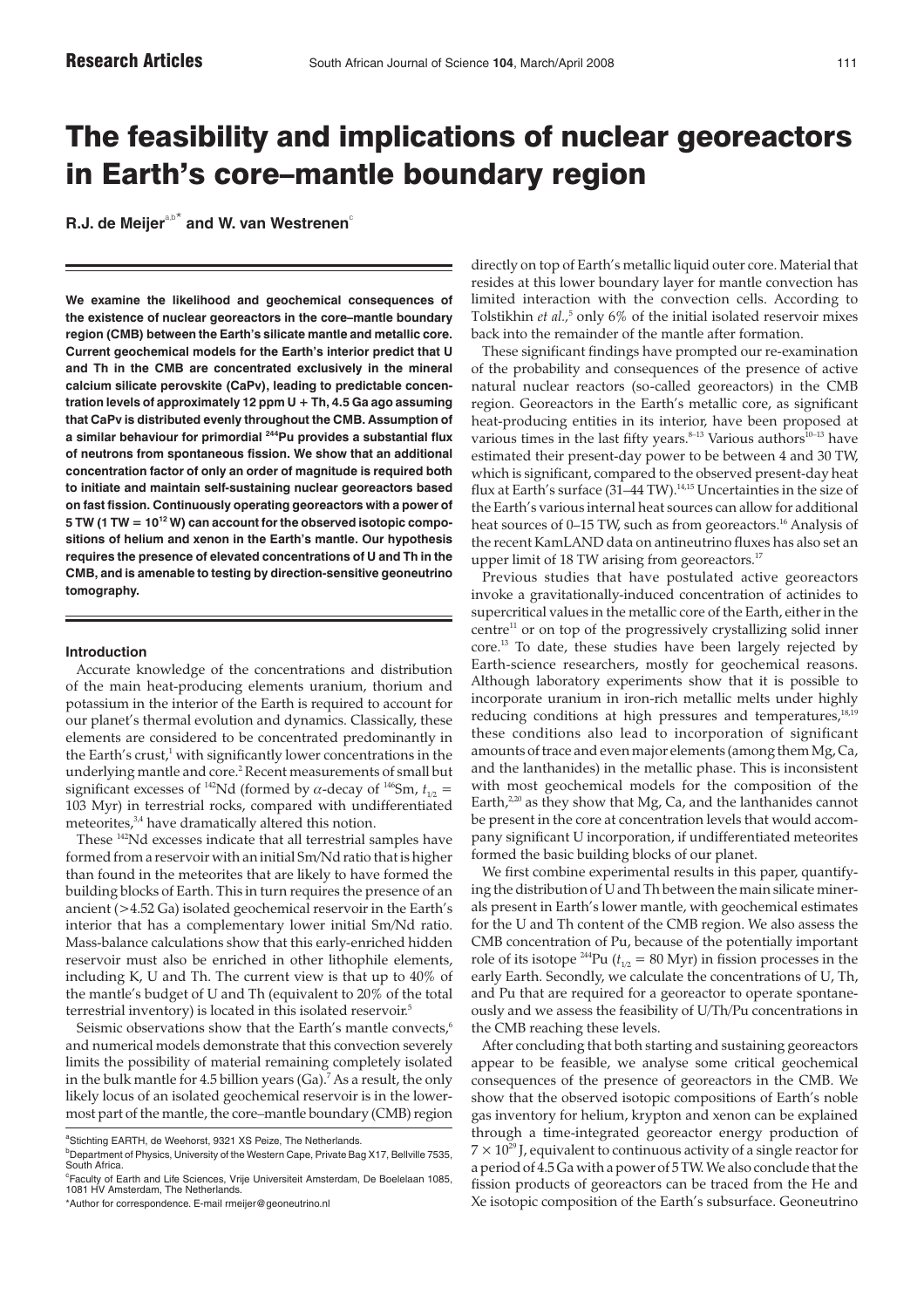**Table 1**. Masses and isotopic abundances of Th, U and Pu isotopes in the silicate Earth according to bulk silicate Earth (BSE).

|                                           | $232$ Th | $235$ U               | $238$ <sub>U</sub> | $244$ Pu                 | Total mass |
|-------------------------------------------|----------|-----------------------|--------------------|--------------------------|------------|
| $t_{1p}$ (Ga)                             | 14.05    | 0.70                  | 4.47               | 0.08                     |            |
| $m(10^{17}$ kg) $(t = 0)$                 | 3.15     | $5.87 \times 10^{-3}$ | 0.80               | $\overline{\phantom{0}}$ | 3.95       |
| Isotopic abundance $(t = 0)$ , %          | 100      | 0.73                  | 99.27              | -                        |            |
| m (10 <sup>17</sup> kg) ( $t = -4.55$ Ga) | 3.94     | 0.52                  | 1.62               | $1.2 \times 10^{-2}$     | 6.07       |
| Isotopic abundance $(t = -4.55$ Ga), %    | 100      | 24.3                  | 75.7               | 100                      |            |

tomography provides the best and, at present, the only way to test the georeactor hypothesis, and may find an answer to the question whether nuclear reactors presently exist in the interior of the Earth.

# **Constraints on U, Th, and Pu distribution in the CMB**

Addressed in our introduction, current models of the evolution of the early Earth, based on geochemical analyses of terrestrial material and meteorites, require the presence of a 'hidden', deep-Earth geochemical reservoir that has remained isolated from convective processes in Earth's mantle for >4.52 Ga.<sup>3</sup> Tolstikhin *et al.*<sup>5</sup> state that this reservoir, necessarily located in the CMB, contains up to 20% of the total terrestrial inventory of radiogenic heat-producing elements K, U and Th. We assume that Pu behaves similarly, and that the Pu concentration in the BSE equalled 0.19 ppb at 50 Myr after the creation of the solar system.21 Table 1 presents the masses of 232Th, 235U, 238U and 244Pu present in the bulk silicate Earth (BSE, equivalent to continental crust + mantle) today and 4.55 Ga ago, using the BSE model of McDonough.<sup>2</sup> Assuming the BSE mass of  $4.0 \times 10^{24}$  kg, and CMB mass of approximately  $2.0 \times 10^{23}$  kg, the concentrations of U and Th in the CMB are calculable to be 80 and 320 ppb at present, respectively. When the isolated reservoir was formed, these values (corrected for nuclear decay) would have been 210 ppb U, 400 ppb Th and 0.8 ppb Pu. It should be noted that these concentrations depend inversely on the assumed mass of the CMB, which is not well constrained.

These concentrations are averages for the CMB as a whole. However, high-pressure experiments on putative mantle rocks, in combination with geophysical observations of the density structure of Earth's interior, show that virtually all of Earth's lower mantle (at depths > 660 km) consists of three main minerals: 65 vol% magnesium silicate perovskite [MgPv, nominal chemical composition (Mg,Fe)SiO<sub>3</sub>], 30 vol% ferropericlase (FP, nominal composition (Mg,Fe)O) and 5 vol% calcium silicate perovskite (CaPv, nominal composition  $CaSiO<sub>3</sub>$ ).

Experimental studies have also quantified U and Th distribution between these phases at high pressures and temperatures. $^{22}$ Although it is currently impossible to obtain distribution data at CMB conditions (i.e. pressures of approximately 125 GPa and temperatures of 2500–4000 K), experiments at 25 GPa and 2600 K indicate that U and Th concentrations in calcium silicate perovskite are 3–4 orders of magnitude greater than concentrations in co-existing MgPv.<sup>22</sup> The recently discovered new high-pressure form of MgPv, named postperovskite,<sup>23</sup> which may be stable in the CMB, is unlikely to influence this distribution. Ferropericlase in turn generally incorporates even lower concentrations of trace elements than  $\text{MePv}^{24}$  No experimental data on Pu distribution are available, but trends in distribution as a function of ionic radius indicate that Pu favours CaPv over the other lower mantle minerals by two orders of magnitude.

Combining this information and assuming that 5 vol% of the fully-mixed CMB consists of CaPv, we conclude that concentrations of U, Th and Pu in CaPv were 4.3 ppm, 7.9 ppm and 23 ppb, respectively, upon formation of the isolated reservoir. Domains with lower concentrations of CaPv and/or higher concentrations of U, Th, and Pu may have even greater concentrations of these fissile nuclei.

# **Concentration requirements for the initiation and operation of georeactors**

In this section we consider the conditions required for initiation and progression of georeactors in the CMB 4.5 Ga ago. Fission of heavy nuclei such as thorium and uranium produces approximately 200 MeV (3.2  $\times$  10<sup>-11</sup> J) energy, and releases about three fast neutrons. Several nuclei fission spontaneously; the probability is very small compared with  $\alpha$ -decay for nuclei such as <sup>235</sup>U, <sup>238</sup>U, and <sup>244</sup>Pu, but is significant for initiating georeactors. The initiation is dependent upon whether criticality conditions for a georeactor can be met, while sustainable conditions are related to the availability of sufficient reactants. Criticality is achieved if the neutron-multiplication factor  $k_{\text{eff}}$  exceeds unity.

Fission simulations by Ravnik and Jeraj<sup>25</sup> show that a local concentration of U of 1 wt% is required to have initiated a georeactor 4.5 Ga ago, and that  $k_{\text{eff}}$  cannot exceed unity for Th/U ratios larger than 1.1. The availability of Pu has not been taken into account by their calculations that relate to probability of present-day reactors. The ratio between spontaneous fission (sf) and  $\alpha$ -decay of <sup>244</sup>Pu is a million times larger than for <sup>238</sup>U. So, despite three orders of magnitude lower concentration than<sup>238</sup>U, spontaneous fission of <sup>244</sup>Pu, if present, will be a more important source of neutrons than spontaneous fission of  $^{238}U$ , by about three orders of magnitude.

Every neutron may start a chain reaction, but as  $\log k_{\text{eff}}$  < 1, all chains will extinguish, and the reactor will remain subcritical. Nevertheless, under these conditions, fissile materials such as <sup>233</sup>U, <sup>239,240</sup>Pu are produced, and under the conditions described above, it is probable that a georeactor will become critical. This will first be at low power density, but with an increase in fuel production or concentration of the geological processes, the power density will increase.

Our calculations show that the presence of 244Pu in the early Earth plays a crucial role in raising  $k_{\text{eff}}$  to supercritical levels. In any mass or volume, the value of *k* is the difference between the number of neutrons released by fission events and the numbers lost due to absorption. Power production is directly related to the rate of production of neutrons, which in turn is related to the specific spontaneous fission rate of nuclei. The mass fractions of <sup>235</sup>U and <sup>238</sup>U were 0.24 and 0.76, respectively, at time =  $-4.5$  Ga ago (see Table 1). For U, this amounts to a fission rate of  $8.6 \times 10^{-17}$ per atom per year, and  $2.8 \times 10^{-11}$  per atom per year for <sup>244</sup>Pu. A concentration of 1 wt% U corresponds to  $3.6 \times 10^{-18} \times N_A \text{kg}^{-1} \text{yr}^{-1}$ ,  $N_A$  being Avogadro's number. Interestingly, the fission rate for 4.3 ppm U and 19 ppb Pu (estimated concentrations for CaPv in the CMB) amounts to  $2.1 \times 10^{-18} \times N_A$  kg<sup>-1</sup>yr<sup>-1</sup>, approximating the value required for criticality in an environment without Th. The presence of Th reduces the value of  $k_{\text{eff}}$  to 0.8 at a Th/U ratio of 1.8 in the absence of <sup>244</sup>Pu.<sup>25</sup> A local concentration factor for Pu in the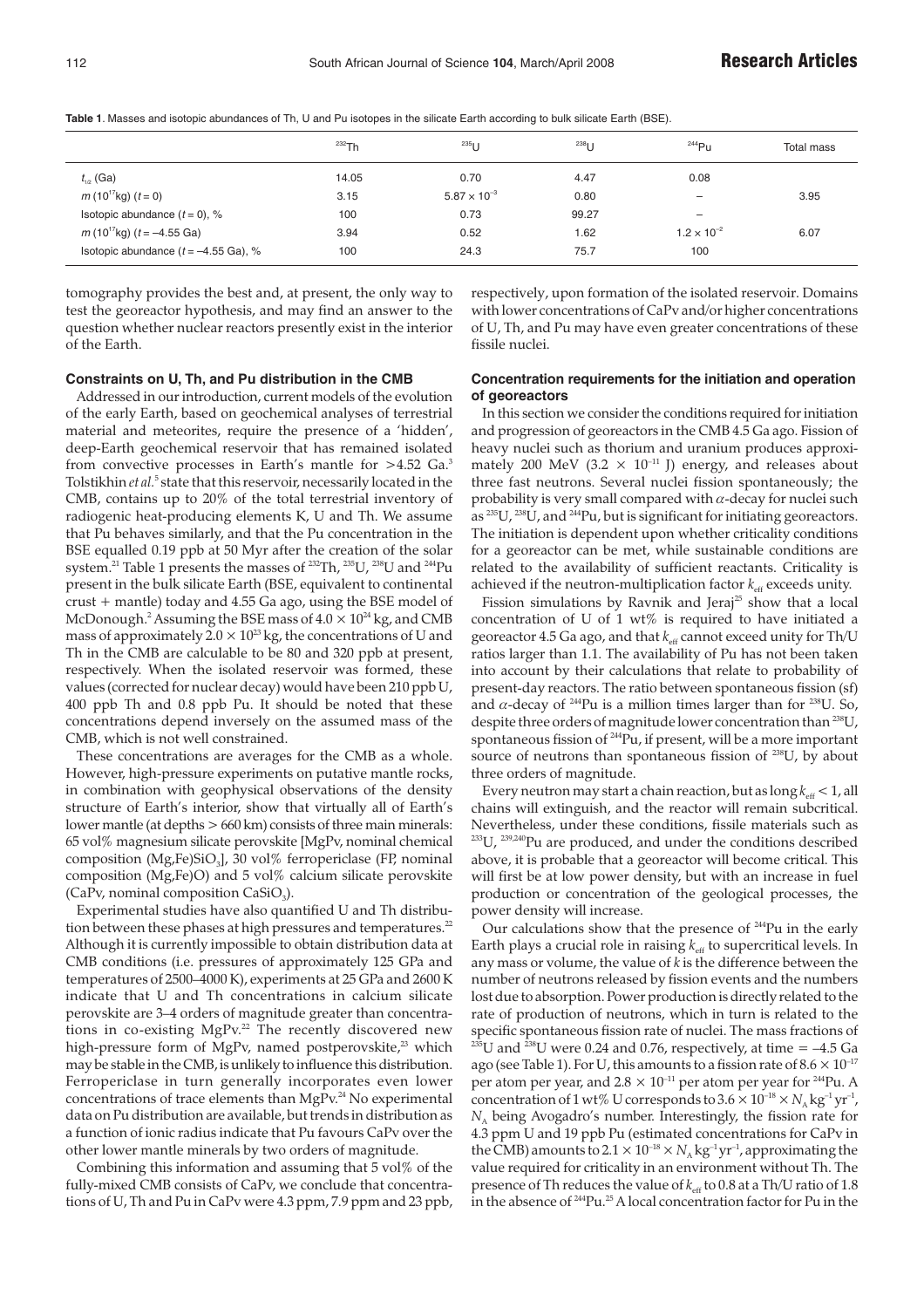Table 2. Decay and fission production of <sup>3</sup>H and <sup>4</sup>He probability for U and Th.

| Nuclide          | $t_{1/2}$ (Ga) | # $\alpha$ | $t_{1/2}$ -sf (Ga)  | $P_{rel}(sf)$         | $P_{\rm ef}({}^{3}H)$ | $P_{ol}$ <sup>4</sup> He) | ${}^{3}$ He/ ${}^{4}$ He |
|------------------|----------------|------------|---------------------|-----------------------|-----------------------|---------------------------|--------------------------|
| $232$ Th         | 14.1           |            | $>10^{12}$          | $< 10^{-13}$          |                       |                           | $< 1 \times 10^{-18}$    |
| <sup>235</sup> U | 0.71           |            | $1.9 \times 10^{8}$ | $0.37 \times 10^{-8}$ | $1.00 \times 10^{-4}$ | $1.88 \times 10^{-3}$     | $0.62 \times 10^{-13}$   |
| $^{238}$ U       | 4.51           |            | $6.2 \times 10^{6}$ | $0.73 \times 10^{-6}$ | $1.06 \times 10^{-4}$ | $1.62 \times 10^{-3}$     | $0.97 \times 10^{-11}$   |
| $244$ Pu         | 0.08           | 3          | 25                  | 0.0032                | $1.41 \times 10^{-4}$ | $1.94 \times 10^{-3}$     | $1.50 \times 10^{-7}$    |

sf, spontaneous fission.

CMB of only an order of magnitude (compared to a homogeneous distribution of CaPv) is required to raise  $k_{\text{eff}}$  sufficiently and initiate a georeactor. Seismic observations show that at present the CMB region is extensively heterogeneous, as assessed through seismic wave velocity measurements.<sup>26</sup> Volumes exhibiting both higher-than-average and lower-than-average wave propagation speeds, with diameters as small as 30 km, are now resolvable. Although the precise nature of these heterogeneities remains unresolved, we propose that significant local concentration factors are currently plausible. The dynamics of the CMB 4.5 Ga ago are poorly explored. The higher rotation rate of Earth at that time, and higher interior temperatures, are likely to have facilitated local concentration of density heterogeneities to levels that exceed those currently observed, due to centrifugal forces and buoyancy effects associated with local heating.

Assuming that one or more georeactors were initiated in the CMB shortly after the formation of an isolated reservoir, we now consider the conditions that are required for a reactor to sustain operation. In the likely absence of large amounts of hydrogen in the CMB, neutrons produced by fission will be thermalized only gradually, and will have a mean free path on the order of a hundred metres. Apart from generating fission, they will be captured mainly by <sup>238</sup>U and <sup>232</sup>Th, producing <sup>239</sup>Pu and <sup>233</sup>U, respectively, which in turn are fissile nuclides. In addition, 239Pu decays through  $\alpha$ -particle emission to <sup>235</sup>U. Although Th, in particular, may hamper the initiation of a georeactor, capture will eventually lead to an increase in fuel for a potential georeactor. The potential georeactor, after initiation, will sustain itself as a breeder reactor and will be self-perpetuating due to generation of its own fuel by the processes that have been described.<sup>10,27,28</sup>

The question remains as to whether U and Th concentrations of 4.3 and 7.9 ppm in CaPv in the CMB are adequate for sustainable georeactors 4.5 Ga ago (note that the 19 ppb of <sup>244</sup>Pu plays no role). One of the three neutrons produced in fission must lead to a new fission process to maintain a nuclear reaction,  $k_{\text{eff}} = 1$ ; the two others are expected to be absorbed by the CMB materials. This leads to the following simplified relationship between the masses of fissionable,  $m_f$ , and non-fissionable material,  $m_f$ :

$$
\frac{m_f}{m_r} = 0.5 \frac{\sigma_a}{\sigma_f} \times \frac{\text{mol}_r}{\text{mol}_f} ,
$$

where  $\sigma_a$  and  $\sigma_f$  are the atomic cross sections for neutron absorption in the non-fissionable material and the cross section for fission, respectively, and mol<sub>*r*</sub> and mol<sub>*f*</sub> represent the average molecular weights. According to Rinard,<sup>29</sup> the cross-section ratio at 1 MeV neutron energy is about 2000–3000, indicating that the homogeneously mixed CaPv and a homogeneous mixture of U and Th constitute concentrations that are a factor of twenty too low for the assumed mass of the CMB. Such an additional concentration factor is probable for a dynamic system such as the CMB. For example, concentration factors of several orders of magnitude could easily occur during local partial melting. In the case of CaPv, cyclic flow due to radiogenic heating, followed by cooling, could arise from the interaction of gravitational and

thermal stabilities. In a functioning georeactor, such a mechanism could 'clear' the reactor of its less dense fission products.

A concentration factor of twenty is even necessary to prevent the total CMB becoming a georeactor. We point out that the concentration factors for initiation and sustained operation are independently comparable.

## **Geochemical consequences of georeactors**

Concluding that georeactors in the CMB are feasible, we consider some of their geochemical consequences. We limit ourselves to a first-order approximation, which implies (1) binary fission of  $^{232}Th$ ,  $^{235}U$  and  $^{236}U$  is considered alone (no Pu fission is incorporated); (2) initial concentrations remain constant over the full period of activity; (3) thermal and fast fission contribute equally; (4) all three fuel nuclei have the same probability of fission; (5) the probabilities of production of the nuclides are taken from the code  $SCALE<sub>1</sub><sup>30</sup>$  (6) the fission products are assumed to mix homogeneously with the material in the CMB; (7) a fraction of the fission products (10 wt%) enters the overlying mantle and is homogeneously mixed by mantle convection.

We focus on the noble gases helium, krypton and xenon. Neon and argon are disregarded, as they are minimal products of binary fission. In addition, argon consists mainly of <sup>40</sup>Ar, a decay product of 40K. We also present calculations for Se, Mo, Ru and Pd. These elements could be of interest in testing the georeactor hypothesis, because of their low abundance in the silicate Earth, combined with high probabilities for production of some of their isotopes by binary fission.

### **Helium**

The  $^3{\rm He}/^4{\rm He}$  atomic ratio in Earth's atmosphere $^{31}$  is  $1.37\times 10^{-6}.$  $\alpha$ -Particles are emitted during the radioactive decay series of uranium and thorium, becoming <sup>4</sup> He atoms. Spontaneous fission of  $^{235}\rm{U}$  and  $^{238}\rm{U}$  generates  $^3\rm{H}$  (tritium), which decays with a half-life of 12.3 yr to <sup>3</sup>He. This conversion is assumed to take place instantaneously and with 100% efficiency. Table 2 presents the half-life for radioactive decay of the Th and U nuclides, the number of  $\alpha$ -particles produced in the decay, the half-life for spontaneous fission, the relative probability of fission in the decay, the probabilities per fission for the formation $^{30}$  of  $^3H$  and  ${}^4\textrm{He}$ , and the expected  ${}^3\textrm{He} / {}^4\textrm{He}$  ratios. The  ${}^3\textrm{He}$  value in this ratio is the production probability via spontaneous fission only. For <sup>4</sup>He, we use the sum of production in natural decay and in spontaneous fission. Examining the last column of Table 2, it is clear that the <sup>3</sup>He/<sup>4</sup>He ratio in the atmosphere cannot be accounted for solely by natural decay of U, Th and Pu, including spontaneous fission. A ratio of  $6.6 \times 10^{-10}$  is obtained, when taking into account the decayed masses of the various nuclides.

The probabilities for thermal and fast fission are given in Table 3, together with the <sup>3</sup>He/<sup>4</sup>He ratios for pure fission. From comparison of the last columns in Tables 2 and 3, it is evident that fission in a georeactor, followed by transport of He to the atmosphere, will lead to a significant change in the atmospheric <sup>3</sup>He/<sup>4</sup>He ratio.

We estimate the <sup>3</sup>He and <sup>4</sup>He production in the CMB from radioactive decay and fission processes and assess <sup>4</sup>He produc-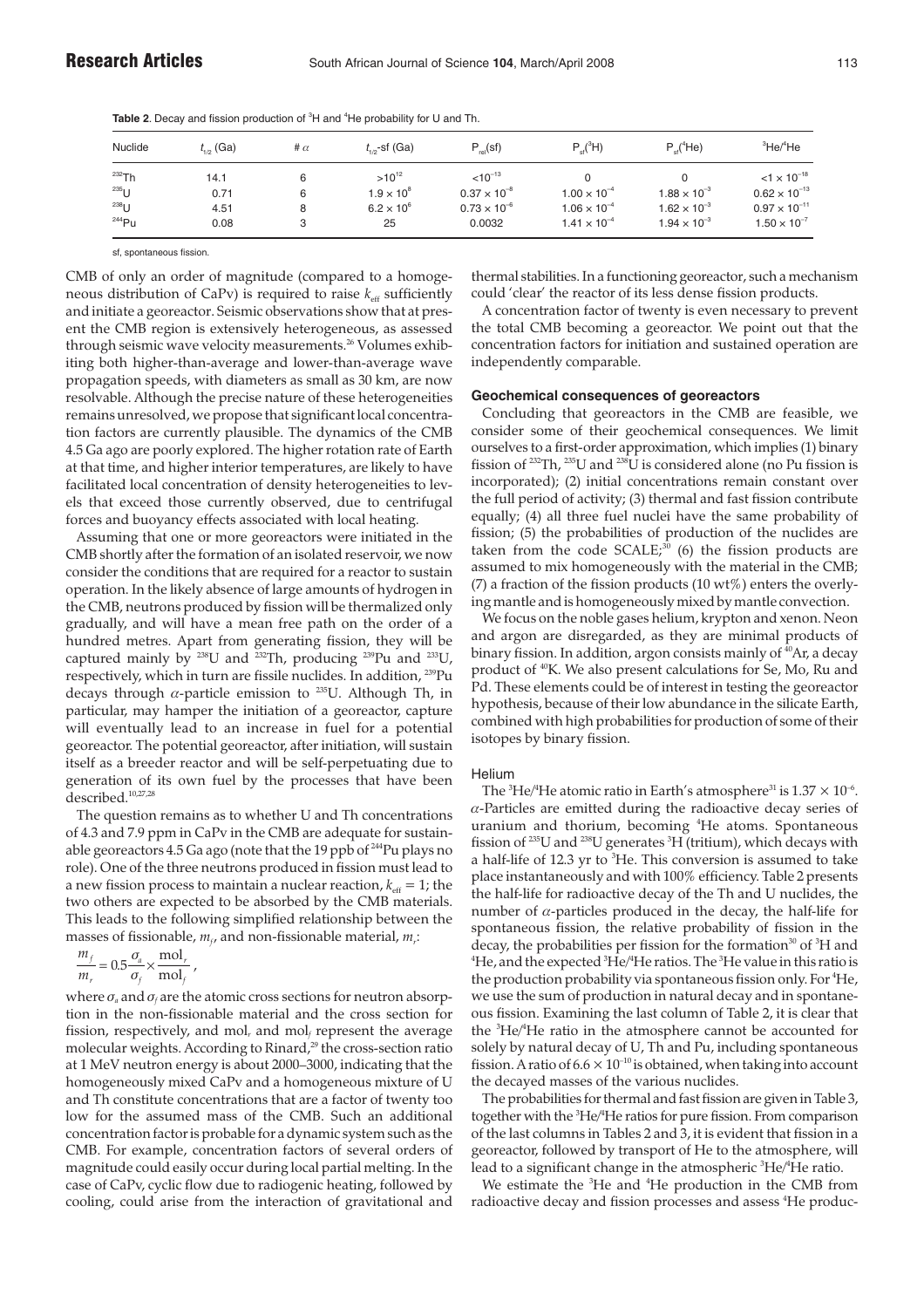Table 3. Production probabilities per fission and <sup>3</sup>He/<sup>4</sup>He ratios for thermal (th) and fast (ff) fission.

| Nuclide            | $P_{\mu}({}^{3}H)$    | $P_{\mu}$ ( <sup>4</sup> He) | $(^3$ He/ $^4$ He)    | $P_u(^3H)$            | $P_u(^4He)$           | $(^3$ He/ $^4$ He) $^{\circ}_{\scriptscriptstyle{H}}$ |
|--------------------|-----------------------|------------------------------|-----------------------|-----------------------|-----------------------|-------------------------------------------------------|
| $232$ Th           | $1.01 \times 10^{-4}$ | $2.40 \times 10^{-3}$        | $0.42 \times 10^{-1}$ | $1.01 \times 10^{-4}$ | $2.40 \times 10^{-3}$ | $0.42 \times 10^{-1}$                                 |
| $^{235}$ U         | $1.00 \times 10^{-4}$ | $1.88 \times 10^{-3}$        | $0.53 \times 10^{-1}$ | $1.44 \times 10^{-4}$ | $2.06 \times 10^{-3}$ | $0.70 \times 10^{-1}$                                 |
| $^{238}$ $\vert$ 1 | $1.06 \times 10^{-4}$ | $1.62 \times 10^{-3}$        | $0.65 \times 10^{-1}$ | $1.06 \times 10^{-4}$ | $1.62 \times 10^{-3}$ | $0.65 \times 10^{-1}$                                 |

Table 4. Masses of U and Th at present and 4.55 Ga ago, the masses lost due to decay and the number of <sup>4</sup>He atoms produced during the last 4.55 Ga in the CMB and the remaining mantle (RM).

| Nuclide    | Present mass<br>$CMB (10^{16}$ kg) | Mass at $t =$<br>$-4.55$ Ga (10 <sup>16</sup> kg) | $\Delta m_{\text{\tiny CMB}}$ (10 $^{16}$ kg) | Present mass<br>$RM(10^{16}$ kg) | Mass at $t =$<br>$-4.55$ Ga (10 <sup>16</sup> kg) | $\Delta m_{\text{\tiny{BM}}}$ (10 <sup>16</sup> kg) | $^{4}$ He <sub>CMB</sub> (x10 <sup>15</sup> kg) $^{4}$ He <sub>BM</sub> (x10 <sup>15</sup> kg) |      |
|------------|------------------------------------|---------------------------------------------------|-----------------------------------------------|----------------------------------|---------------------------------------------------|-----------------------------------------------------|------------------------------------------------------------------------------------------------|------|
| $232$ Th   | 6.30                               | 7.88                                              | i .58                                         | 6.92                             | 8.65                                              | 1.73                                                | 1.63                                                                                           | 1.79 |
| $^{235}$ U | 1.17                               | 1.04                                              | 1.02                                          | 1.90                             | 1.68                                              | 1.66                                                | 1.04                                                                                           | 1.69 |
| $^{238}$ U | 1.60                               | 3.24                                              | .64                                           | 2.59                             | 5.24                                              | 2.65                                                | 2.21                                                                                           | 3.56 |
| Total      |                                    |                                                   |                                               |                                  |                                                   |                                                     | 4.88                                                                                           | 7.04 |

tion in the remaining mantle. The U and Th content is calculated for the remaining mantle from the concentration in the upper mantle according to the BSE model (0.0065 ppm U and 0.0173 ppm Th). No primordial concentrations of He are assumed to be present.

Table 4 presents the masses of Th and U 4.55 Ga ago and currently in the CMB and the remaining mantle, the changes in Th and U masses due to natural decay, and the resulting production of <sup>4</sup> He for the two compartments. Pu does not play a significant role in this and following comparisons of isotopic ratios, due to its relatively small mass, and has therefore been omitted. The amounts of <sup>4</sup> He produced by spontaneous fission can be neglected and have also been omitted. The values in the two last columns of Table 4 are given by:

$$
m(^{4}\text{He}) = \frac{4}{A} N_{\alpha} \Delta m. \tag{1}
$$

In this equation the masses*m*and∆*m*are in kilograms,*N*<sup>α</sup> is the number of  $\alpha$ -particles produced in the decay-chain per nucleus and *A* is the atomic number of the fissile nucleus.

Assessing the products of a georeactor, we assume that the georeactor generates an energy of  $7.1 \times 10^{29}$  J, equivalent to continuous operation at a power of 5 TW during the past 4.5 Ga. Since one fission event produces about 200 MeV or  $3.2 \times 10^{-11}$  J, one can calculate that at the U and Th composition 4.5 Ga ago,  $8.2 \times 10^{13}$  J was released by the fission of 1 kg of mixture. Thus,  $8.6 \times 10^{15}$  kg of mixture fissioned in the georeactor.

Assuming all helium, produced either by natural decay or by fission, remains inside the CMB, the combination of the data in Tables 4 and 5 gives an  ${}^{3}\text{He}/{}^{4}\text{He}$  atomic ratio of 3.14  $\times$  10<sup>-6</sup>. An atomic ratio of  $1.28 \times 10^{\text{-6}}$  is obtained if the  $^3$ He combines with all the <sup>4</sup> He in the mantle and is distributed homogeneously. Higher ratios are obtainable by assuming inhomogeneities, a larger time-integrated power delivered by georeactors or a smaller U and Th content of the CMB.

**Table 5**. Distribution of the fissioned mass for the three radionuclides and the resulting <sup>3</sup>He production for a sustainable 5-TW georeactor for 4.5 Ga.

| <b>Nuclide</b>        | Fissioned mass $(x10^{15}$ kg) | $^3$ He ( $\times$ 10 $^9$ kg) |
|-----------------------|--------------------------------|--------------------------------|
| $^{232}Th_{th}$       | 2.80                           | 3.64                           |
| $^{235}U_{th}$        | 0.37                           | 0.47                           |
| $^{238}U_{\text{th}}$ | 1.15                           | 1.53                           |
| $232$ Th <sub>#</sub> | 2.80                           | 3.64                           |
| $^{235}U_{\text{ff}}$ | 0.37                           | 0.67                           |
| $^{238}U_{\text{ff}}$ | 1.15                           | 1.53                           |
| Total                 | 8.6                            | 11.5                           |

## Krypton and xenon

Fission in general will lead to a preferential population of neutron-rich isotopes of elements. An additional consequence of georeactors is observable in the isotope ratios of elements with a low abundance but a high probability of being formed by fission. We discuss krypton and xenon, which could play an essential role in testing a CMB-georeactor hypothesis. The probability of fission is obtained as the sum of the probabilities for all isotones decaying to a particular isotope of an element, for each of these fission chains. For example, during formation of 81Kr, the sum extends over the production of the nuclei <sup>81</sup>Kr, <sup>81</sup>Br, <sup>81</sup>Se, <sup>81</sup>As,  ${}^{81}$ Ge and  ${}^{81}$ Ga, but for  ${}^{80}$ Kr only the production of  ${}^{80}$ Kr and  ${}^{80}$ Br contribute, because <sup>80</sup>Se is stable.

We have to know the natural abundances of these two elements in various compartments of the Earth to be able to estimate the possible modifications in isotope ratios for Kr and Xe. The abundances for Kr and Xe are well-established as 1.14 ppm and 87 ppb by volume, respectively, in our atmosphere. We take the abundances in C-chondrites, according to Lodders,<sup>32</sup> to estimate the abundances of these elements in the mantle and the CMB. Lodders<sup>32</sup> states that these abundances could be altered due to outgassing. The uncertainty is particularly large for the lighter noble gases. The chondritic values of  $5.22 \times 10^{-11}$ and  $1.74 \times 10^{-10}$  for Kr and Xe, respectively, compared to the atmospheric concentrations, show evidence that outgassing of Kr is still relevant. We start from the chondritic value for xenon (i.e. assuming no significant outgassing for this heavy noble gas), and scale the abundance of krypton in proportion to the atmospheric ratio. This assumes implicitly that the outgassing of the meteorites at low temperatures over 4.55 Ga is of the same order of magnitude as the outgassing on Earth at high temperatures in the first 0.1 Ga. This gives a corrected Kr abundance of  $2.28 \times 10^{-9}$  in both the mantle and the CMB, leading to calculated masses of Kr in the CMB and the mantle of  $5.4 \times 10^{14}$  and  $9.1 \times$  $10^{15}$  kg, respectively. Moreover, we assume that the isotopic ratios in primordial Kr and Xe are identical to the present values in air.

Table 6 presents the mass of the various stable isotopes of krypton and the derived isotopic abundances. The ratios as present in our atmosphere have been listed in column 4. The remaining columns list data, as isotopic ratios, for a number of scenarios in which the fission product krypton is fully mixed with the CMB (column 5) and the mantle (column 6), as well as a 10% mixture of the fission products with the mantle (column 7). From Table 6 one can note that the isotopic abundances in the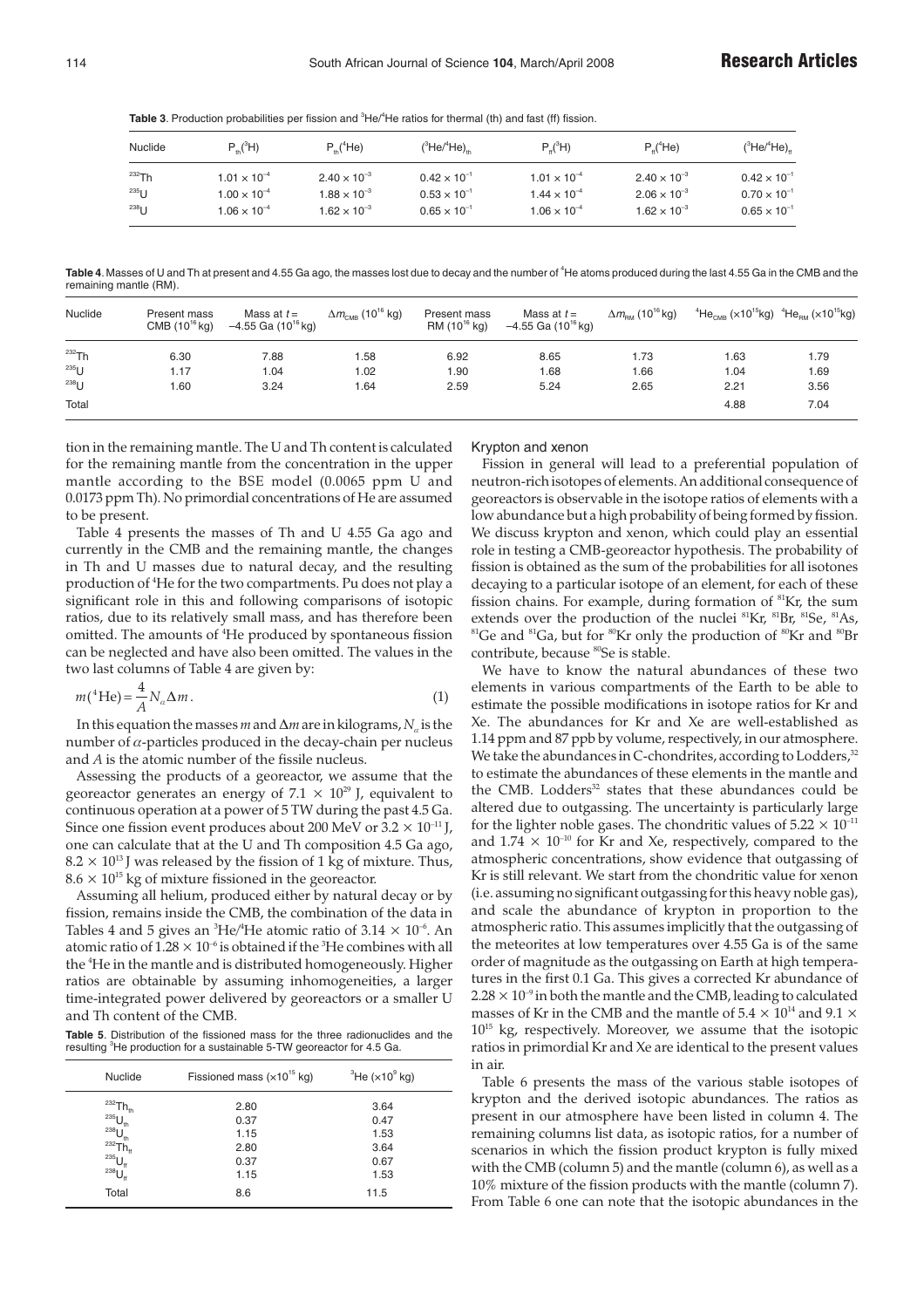**Table 6**. Production (kg) of various stable isotopes of Kr and their isotopic abundances in the CMB and the mantle from a sustainable 5-TW georeactor operating over a period of 4.5 Ga.

| Krypton<br>isotope | Mass due to fission<br>(kg) | Rel. abund. (%) | Air. rel.abund. (%) | Nat. + fission in CMB;<br>rel. abund. $(\%)$ | Full mantlemixing;<br>rel. abund. $(\%)$ | 10% mixing:<br>rel. abund. $(\%)$ |
|--------------------|-----------------------------|-----------------|---------------------|----------------------------------------------|------------------------------------------|-----------------------------------|
| 78                 | $1.33 \times 10^{4}$        | < 0.1           | 0.35                | 0.27                                         | 0.35                                     | 0.35                              |
| 80                 | $4.26 \times 10^{8}$        | < 0.1           | 2.25                | 1.73                                         | 2.22                                     | 2.25                              |
| 82                 | $1.12 \times 10^{11}$       | 0.08            | 11.6                | 8.93                                         | 11.4                                     | 11.6                              |
| 83                 | $2.47 \times 10^{13}$       | 18              | 11.5                | 13.0                                         | 11.6                                     | 11.5                              |
| 84                 | $3.90 \times 10^{13}$       | 28              | 57.0                | 50.4                                         | 56.6                                     | 57.0                              |
| 86                 | $7.38 \times 10^{13}$       | 54              | 17.3                | 25.7                                         | 17.8                                     | 17.4                              |

**Table 7**. Production (kg) of various stable isotopes of Xe and their isotopic abundances in the CMB and the mantle from a sustainable 5-TW georeactor operating over a period of 4.5 Ga.

| Xenon<br>isotope | Mass due to fission<br>(kg) | Rel. abund. (%) | Air. rel. abund. $(\%)$ | Nat. + fission in CMB;<br>rel. abund. $(\%)$ | Full mantle mixing;<br>rel. abund. $(\%)$ | 10% mixing:<br>rel. abund. $(\%)$ |
|------------------|-----------------------------|-----------------|-------------------------|----------------------------------------------|-------------------------------------------|-----------------------------------|
| 128              | 0                           |                 | 1.91                    | < 0.1                                        | 0.76                                      | 1.66                              |
| 129              | $6.55 \times 10^{13}$       | 6.2             | 26.4                    | 6.95                                         | 14.2                                      | 23.7                              |
| 130              | $1.39 \times 10^{11}$       | < 0.1           | 4.1                     | 0.14                                         | 1.64                                      | 3.6                               |
| 131              | $1.44 \times 10^{14}$       | 13.6            | 21.2                    | 13.8                                         | 16.6                                      | 20.2                              |
| 132              | $2.33 \times 10^{14}$       | 22.1            | 26.9                    | 22.3                                         | 24.0                                      | 26.3                              |
| 134              | $3.27 \times 10^{14}$       | 31.0            | 10.4                    | 30.3                                         | 22.8                                      | 13.1                              |
| 136              | $2.86 \times 10^{14}$       | 27.1            | 8.9                     | 26.5                                         | 19.9                                      | 11.3                              |

fission products are strongly shifted towards the heavier isotopes. The effect is already strongly diminished in the CMB due to mixing with the naturally present Kr. This leads to a hardly noticeable effect in the case of full mixing with the mantle, and no noticeable effect, if the hidden reservoir is mixed only to an extent of 10 wt% with the entire mantle.

A similar approach has been taken for xenon. From the chondritic abundance<sup>32</sup> of  $1.74 \times 10^{-10}$ , we can estimate the mass of xenon in the CMB and mantle to be 4.14  $\times$   $10^{13}$  and 6.96  $\times$  $10^{14}$  kg, respectively. Data are presented in Table 7 in a similar way to Table 6. Comparison between rows 3 and 4 again shows a shift of the abundances towards the heavier isotopes. With Xe, the maximum occurs at the second-heaviest isotope  $(^{134}Xe)$ , in contrast to Kr, where the heaviest isotope is most abundantly produced. On the one hand, the production of xenon in fission is stronger than krypton production, and on the other hand, the natural elemental abundances for xenon are lower than for krypton. Fission products have a larger influence on the xenon isotopic ratios after mixture. Thus, the changes in isotopic composition of mantle-derived xenon gases are expected to be more obvious than for krypton. Another noticeable feature is the 'trapping' of fission products by stable Te isotopes (<sup>128</sup>Te and  $130$ Te). This trapping boosts the relative abundance of  $129$ Xe, relative to its neighbours.

# Other elements

We discuss the elements Se, Mo, Ru and Pd, selected on the basis of their relatively low abundances (75, 50, 5 and 4 ppb, respectively) in the Earth's silicate mantle, and their relatively large probability of formation through fission.

For Se, although the isotopic ratios in the fission products deviate significantly from natural ratios, the mass of selenium in the CMB is for each isotope about two orders of magnitude larger than the mass produced in fission. As a result, there are only minute changes  $\left($  < 0.1%) in the mixed CMB material.

The production cross sections in fission for Mo isotopes are considerably larger than for Se, so that one would expect a larger effect of georeactors on the mantle Mo isotopic composition. Again, fission favours production of heavier isotopes, but the

difference with respect to the natural abundances is not as large as for Kr, Xe and Se. This feature significantly reduces the geochemical signal of a 5-TW georeactor in the CMB. Full mixing of the fission products with the entire mantle creates only small effects  $\left($  <1%) and a 10 wt% mixing of the fission products with the mantle results in an even smaller effect  $(<0.1\%)$ .

Palladium (Pd) and ruthenium (Ru) are elements with a low abundance in the BSE (3.9 and 5.0 ppb, respectively). They are thus likely candidates for which the consequences of a possible georeactor in the CMB will be clearly detectable. For Ru, in contrast to the previously discussed elements, the highest fission yields are not obtained for the heaviest isotopes, but are similar to the natural ratios in the middle group. A consequence is that the differences between the isotopic abundances in the mixtures and in the BSE rapidly diminish on mixing with CMB or mantle material. The differences become  $\langle 1\%$  with a leak of 10 wt% of the fission products into a well-mixed mantle.

For Pd, the highest fission yield is obtained for <sup>105</sup>Pd and <sup>106</sup>Pd, being isotopes that also have a high natural abundance. A consequence is that the differences in abundance for the mixtures and for the BSE rapidly diminish on mixing with CMB or mantle material. Moreover, the fission yields are one to two orders of magnitude smaller than, for instance, Mo. The differences are insignificant  $(<0.1\%)$  when mixing with the overlying mantle is included.

# **Assessment of the noble gases**

#### Helium

The measured abundance of <sup>3</sup>He relative to <sup>4</sup>He in terrestrial reservoirs is a stringent test for the georeactor hypothesis. Appendix 1 gives the observed <sup>3</sup>He/<sup>4</sup>He ratios in various terrestrial compartments, and attempts to identify the main sources for the two helium isotopes. The natural decay of U and Pu has a small branch of spontaneous fission, resulting in a fixed  $^3{\rm He}/^4{\rm He}$ ratio  $\langle 10^{-9}$ ; several orders of magnitude smaller than found anywhere on Earth. This apparent excess in <sup>3</sup>He has been termed the helium paradox.<sup>33,34</sup>

Primordial <sup>3</sup>He, as a significant source for this 'excess', is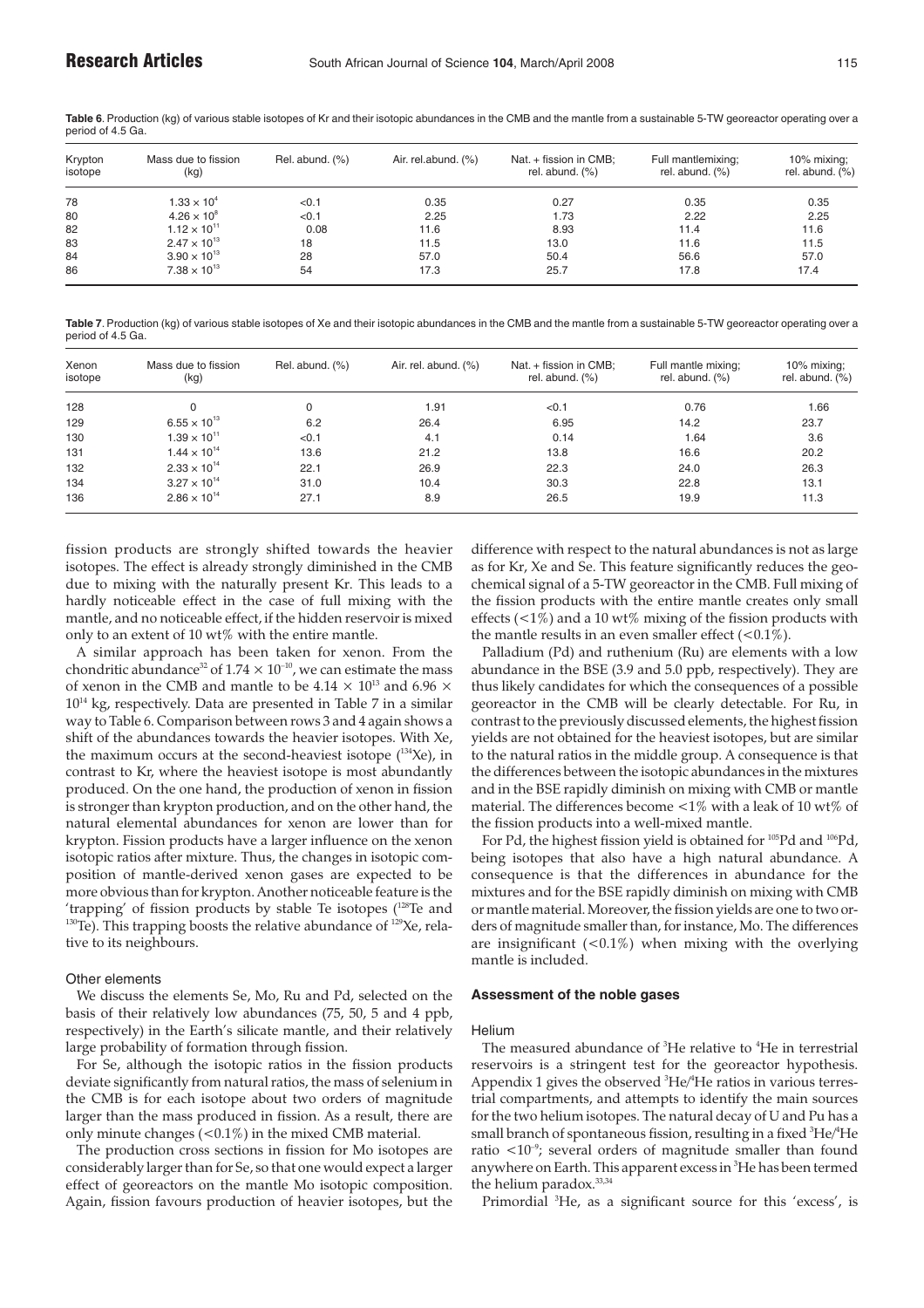unlikely, because of the high temperatures in the early ages of the Earth, resulting in elements that are far less volatile than He (e.g. Na, K, and Cl) to be partially ejected from Earth's mantle. Currently, <sup>3</sup>He concentrations in wells and plumes can range over several orders of magnitude<sup>34</sup> also arguing against thoroughly-mixed primordial <sup>3</sup>He as a source. As detailed above, the persistent presence of a 5-TW georeactor in the CMB will lead to  $^3{\rm He}/^4{\rm He}$  ratios of 3.14  $\times$  10<sup>-6</sup> for a homogeneously mixed CMB, and  $1.28 \times 10^{-6}$  for a thoroughly-mixed mantle. These estimates of <sup>3</sup>He/<sup>4</sup>He ratios are based on an even distribution of the helium isotopes in the various compartments of the Earth's mantle. Isolated georeactors would lead to an expected  $^3{\rm He}/^4{\rm He}$ ratio of  $0.5-1 \times 10^{-1}$  (Table 3). As georeactors are characteristically localized, a range of ratios between  $1.28 \times 10^{-6}$  and  $1 \times 10^{-1}$  would be expected for samples coming from the deep Earth. Observed values in deep wells and mantle plumes, in practice, range from 1–50 times the atmospheric value of  $1.37 \times 10^{-6}$ , easily within the range obtainable from localized georeactors. Georeactors thus provide a natural source of <sup>3</sup>He, quantitatively resolving the He paradox.

# Krypton and xenon

The Kr isotopic composition of mantle samples is typically identical to that of the atmosphere. Spontaneous fission of <sup>238</sup>U leads to minor production of 83,84,85Kr, but these fission products have not been detected in basalts, to date, because of the small yields in a mass region where Kr nuclides are relatively abundant. Based on our calculations, no significant deviations from the atmospheric ratios would be expected in mantle material, in good agreement with the data.

On the other hand, the xenon isotopic composition of samples from Earth's mantle differs significantly from that of Earth's atmosphere.<sup>35</sup> Most notably, excesses in <sup>129</sup>Xe and <sup>136</sup>Xe in mantle rocks have been identified.<sup>36,37</sup> Our current atmosphere has a <sup>129</sup>Xe/<sup>130</sup>Xe ratio of 6.48, and a <sup>136</sup>Xe/<sup>130</sup>Xe ratio of 2.17, but estimates for the current mantle source for mid-ocean ridge basalts show  $129$ Xe/ $130$ Xe of 8.2 and  $136$ Xe/ $130$ Xe of 2.7.

<sup>129</sup>Xe excesses have been interpreted as being derived from extinct radioactivity of <sup>129</sup>I, while excesses in <sup>136</sup>Xe are supposedly derived from spontaneous fission of 238U and 244Pu. It can be deduced from Table 7 that  $^{129}Xe^{130}Xe$  and  $^{136}Xe^{130}$  ratios are 8.7 and 12.1 for a complete mixing of the fission products with the mantle, decreasing to 6.7 and 3.2 for a 10 vol% mixing of georeactor fission products in the mantle.

The latter is in close agreement with observation. Closer agreement is achievable by considering some of the assumptions in our first-order model. In particular, fast and thermal fission are assumed to contribute equally to the fission processes, and the Xe concentrations of the mantle are assumed to be equal to the concentrations found in chondritic meteorites, $32$  namely  $1.74 \times 10^{-10}$ . These assumptions have a significant impact on the predicted xenon isotopic ratios.

Our calculations show that the chondritic concentrations dominate by three orders of magnitude, due to trapping by 130Te,  $130Xe$  in the CMB. Considering  $129Xe$  in the CMB, the mass from fission is an order of magnitude larger than the chondritic mass, and the contributions from Th and U are 0.8 and 0.2, respectively. For 136Xe, the mass in the CMB due to fission is two orders of magnitude larger than the chondritic mass. But the contribution of U increases to one third. The contribution by fission to the 129Xe isotope mass is only  $3\%$ , but for  $^{136}$ Xe, the contribution remains 30% for a mixture of 10% of the fission-produced Xe isotopes with those present in the mantle, in accordance with the chondritic abundances.

In summary, minor changes of the contributions could lead to exact agreement between predictions with respect to georeactor products and observed xenon isotopic ratios in the Earth's mantle. We are aware that manipulations of this kind are controversial, in view of our crude, first-order approximation, nevertheless we conclude that the Xe isotopic composition resulting from the georeactor hypothesis is consistent with the Xe isotopic record of mantle samples.

## **Proposed test of the georeactor hypothesis**

Our model assumes that regions of elevated concentrations of U and Th continue to be present within the CMB even today. Such locations produce heat by either natural decay or possibly through georeactors.<sup>10,27</sup> Both with natural decay and during fission, antineutrinos will be produced, reaching the Earth's surface without noticeable absorption. The two processes can be distinguished by the antineutrino energy spectrum. In the case of natural decay, the antineutrinos of U and Th have distinctly different energies of up to 3 MeV. In the case of fission, the antineutrinos will have a bell-shaped distribution ranging from 2 MeV up to 8 MeV, similar to the antineutrino emission from nuclear-power reactors.

The KamLAND collaboration<sup>38</sup> presented the first evidence for geoneutrinos (antineutrinos produced within the Earth) in July 2005. Development of direction-sensitive antineutrino detectors<sup>39,40</sup> should provide a means for a critical test of our hypothesis. The first step in the development of this type of detector has recently been completed with success.<sup>41,42</sup> Measurements with an array of these detectors could reveal whether elevated concentrations of U and Th are present in the CMB, and if so, could identify the process by which heat is produced.

## **Conclusions**

Geochemical models for the Earth's interior allow for concentration levels of  $U + Th$  in the mineral calcium silicate perovskite present in the CMB, of approximately 12 ppm 4.5 Ga ago, requiring an additional concentration factor of only about 20 to maintain a georeactor that is based on fast fission. A similar concentration factor is required to initiate the georeactor. The main source of neutrons under these conditions is <sup>244</sup>Pu. This nuclide is estimated to be present in calcium perovskites at a concentration of 19 ppb. Sustainable georeactors with a power of 5 TW and natural abundances based on chondritic and/or BSE values can explain the observed deviations of the isotopic compositions of helium and xenon in the Earth's mantle. For krypton, selenium, molybdenum, palladium and ruthenium, the absence of measured isotopic anomalies in mantle samples has also been accounted for. Our hypothesis is amenable to testing by direction-sensitive geoneutrino tomography.

We thank Jan Leen Kloosterman, Technical University Delft, for providing results of the SCALE calculations, and for discussions regarding initiation and sustainability of georeactors. We are indebted also to W.F. McDonough, University of Maryland, for valuable discussion, and to an anonymous reviewer for valuable suggestions.

Received 12 February. Accepted 20 April 2008.

<sup>1.</sup> Rudnick R.L . and Gao, S. (2003). The composition of the continental crust. *Treatise Geochem.* **3**, 1–64.

<sup>2.</sup> McDonough W.F. (2003). Compositional models for the Earth's core. *Treatise Geochem.* **2**, 547–568.

Boyet M. and Carlson R.W. (2005).  $^{142}$ Nd Evidence for early (>4.53 Ga) global differentiation of the Silicate Earth. *Science* **309**, 576–581.

<sup>4.</sup> Carlson R.W., Boyet M. and Horan M. (2007). Chondrite barium, neodymium, and samarium isotopic heterogeneity and Early Earth differentiation. *Science* **316**, 1175–1178.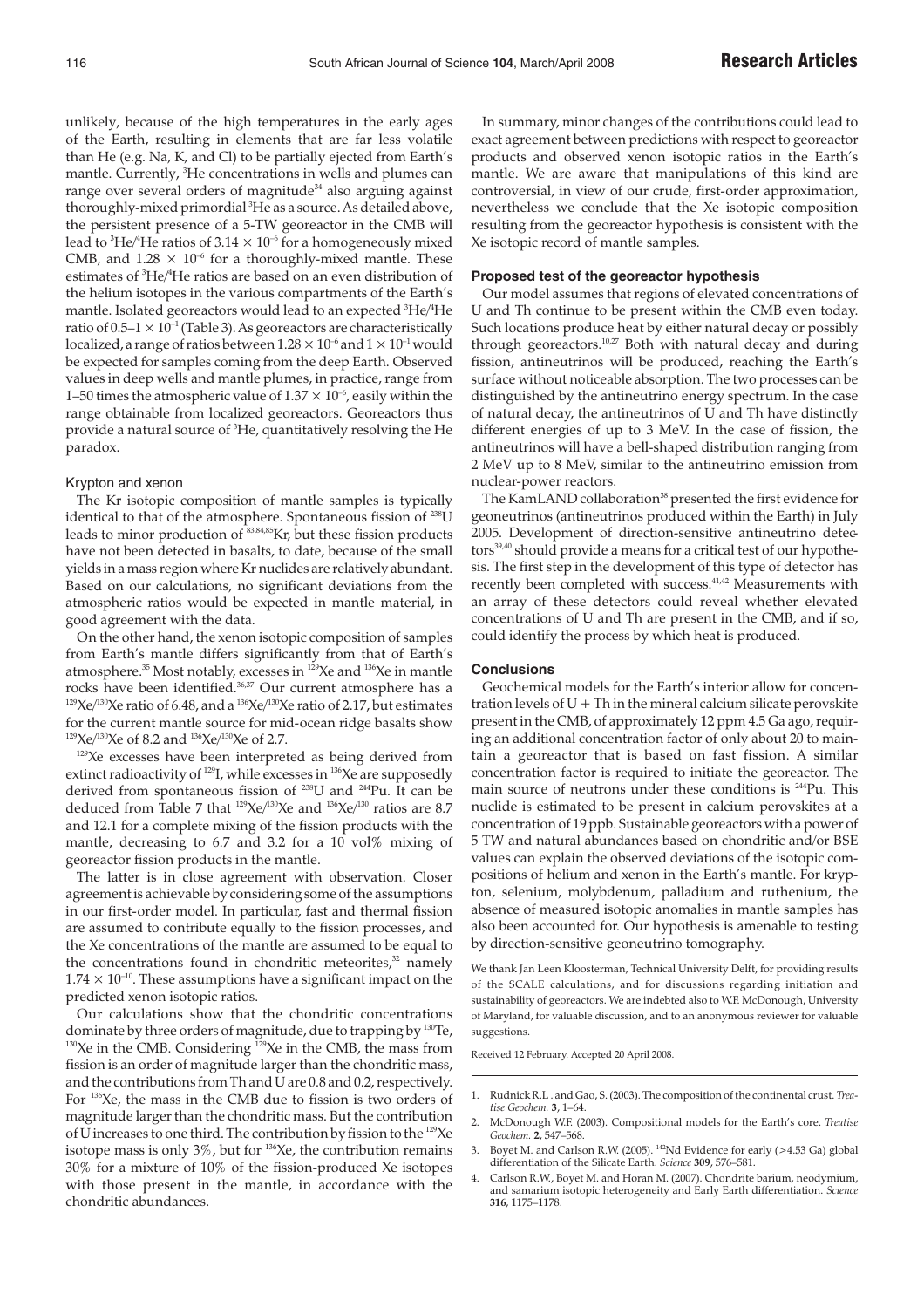- 5. Tolstikhin I., Kramers J.D. and Hofmann A.W. (2006). A chemical Earth model with whole mantle convection: the importance of a core-mantle boundary layer (D'') and its early formation. *Chem. Geol.* **226**, 79–99.
- 6. Van der Hilst R.D., Widiyantoro S. and Engdahl E.R. (1997). Evidence for deep mantle circulation from global tomography. *Nature* **386**, 578–584.
- 7. Van Keken P.E., Ballentine C.J. and Hauri E.H. (2003). Convective mixing in the Earth's mantle. *Treatise Geochem.* **2**, 471–491.
- Kuroda P.K. (1956). On the nuclear physical stability of the uranium minerals. *J. Chem. Phys.* **4**, 781–782.
- 9. Driscoll R.B. (1988). Nuclear disruption of a planet with convective outer core. *Bull. Am. Phys. Soc. Ser. II* **33**, 1031–1037.
- 10. Herndon J.M. (1992). Nuclear fission reactors as energy sources for the giant outer planets. *Naturwissenschaften* **79**, 7–14.
- 11. Herndon J.M. (1993). Feasibility of a nuclear fission reactor at the center of the earth as the energy source for the geomagnetic field. *J. Geomagn. Geoelectr.* **45**, 423–437.
- 12. Herndon J.M. (2003). Nuclear georeactor origin of the oceanic basalt, <sup>3</sup>He/<sup>4</sup>He, evidence and implications. *Proc. Natl Acad. Sci. USA* **100**, 3047–3050.
- 13. Rusov V.D., Pavlovich V.N., Vaschenko V.N., Tarasov V.A., Zelentsova T.N., Bolshakov V.N., Litvinov D.A., Kosenko S.I. and Byegunova O.A. (2007). Geoantineutrino spectrum and slow nuclear burning on the boundary of the liquid and solid phases of the Earth's core. *J. Geophys. Res.* **112**, B09203, doi:10.1029/2005JB004212.
- 14. Pollack H.N., Hurter S.J. and Johnson J.R. (1993). Heat flow from the Earth's interior: analysis of the global data set. *Rev. Geophys.* **31**, 267–280.
- 15. Hofmeister A.M. and Criss R.E. (2005). Earth's heat flux revised and linked to chemistry. *Tectonophysics* **395**, 159–177.
- 16. Schuiling R.D. (2006). Is there a nuclear reactor at the center of the Earth? *Earth, Moon, and Planets* **99**, 33–49.
- 17. Maracic J. and KamLAND Collaboration (2006). Experimental status of geo-reactor search with the KamLAND detector. *Earth, Moon, and Planets* **99**, 147–153.
- 18. Malavergne V., Tarrida M., Combes R., Bureau H. (2005). Uranium and lead in the early planetary core formation: new insights given by high pressure and temperature experiments. *Lunar Planet. Sci.* **XXXVI**., 1823.
- 19. Bao X., Secco R.A., Gagnon J.E., Fryer B.J. (2005). Experiments of U solubility in Earth's core. *AGU Spring Meeting* V13B-06 (abstract).
- 20. Javoy M. (1995). The integral enstatie chondrite model of the Earth. *Geophys. Res. Lett.* **22**, 2219–2222.
- 21. Porcelli D. and Ballentine C.J. (2002). Models for the distribution of terrestrial noble gases and the evolution of the atmosphere. *Rev. Mineral. Geochem.* **47**, 411–480.
- 22. Corgne A., Liebske C., Wood B.J., Rubie D.C. and Frost D.J. (2005). Silicate perovskite-melt partitioning of trace elements and geochemical signature of a deep perovskitic reservoir. *Geochim. Cosmochim. Acta* **69**, 485–496.
- 23. Murakami M., Hirose K. and Kawamura K. (2004). Post-perovskite phase transition in MgSiO<sub>3</sub>. Science 304, 855-858.
- 24. Walter M.J., Nakamura E., Tronnes R.G. and Frost D.J. (2004). Experimental constraints on crystallization differentiation in a deep magma ocean. *Geochim. Cosmochim. Acta* **68**, 4267–4284.
- 25. Ravnik M. and Jeraj R. (2005). Criticality analyses of regions containing uranium in the Earth history. *Kerntechnik* **70**, 146–152.
- 26. Van der Hilst R.D., De Hoop M.V., Wang P., Shim S-H., Ma P., Tenorio L. (2007). Seismostratigraphy and thermal structure of Earth's core-mantle boundary region. *Science* **315**, 1813–1817.
- 27. Hollenbach D.F. and Herdon J.M. (2001). Deep-earth reactor: nuclear fission, helium and the geomagnetic field. *Proc. Natl Acad. Sci.USA* **98**, 11085–11090.
- 28. Seifritz W. (2003). Some comments on Herdon's nuclear georeactor. *Kerntechnik* **68**, 193–196.
- 29. Rinard P.M. (1991). Neutron interactions with matter. In *Passive Nondestructive Assay of NuclearMaterial, Los Alamos Technical Report NUREG/CR-5550, LA-UR-90-732,* 357–377.
- 30. SCALE: NUREG/CR-0200, Version 4.4A, (2000). Oak Ridge National Laboratory, TN.
- 31. Pfennig G., Klewe-Nebenius H. and Seelman-Eggebert W. (1998). *Karlsruhe Nuklidkarte.* Forschungszentrum Karlsruhe GmbH.
- 32. Lodders K. (2003). Solar system abundances and condensation temperatures of the elements. *Astrophys. J.* **591**, 1220–1247.
- 33. O'Nions R.K. and Oxburgh E.R. (1983). Heat and helium in the Earth. *Nature* **306**, 429–431.
- 34. Anderson D.L. (1998). The helium paradox. *Proc. Natl Acad. Sci. USA* **95,** 4822–4827.
- 35. Graham D.W. (2002). Noble gas isotope geochemistry of mod-ocean ridge and ocean island basalts: characterization of mantle source reservoirs. *Rev. Mineral. Geochem.* **47**, 247–318.
- 36. Staudacher T. and Allègre C.J. (1982). Terrestrial xenology. *Earth Planet. Sci. Lett.* **60**, 389–406.
- 37. Moreira M., Kunz J. and Allègre C.J. (1998) Rare gas systematics in popping rock: isotopic and elemental compositions in the upper mantle. *Science* **279**, 1178–1181.
- 38. Araki T. *et al.* (2005). Experimental investigation of geologically produced antineutrinos with KamLAND. *Nature* **436**, 499–503.
- 39. de Meijer R.J., van der Graaf E.R. and Jungmann K.P. (2004). Quest for a nuclear georeactor. *Nuclear Phys. News* **14**, 20–25.
- 40. de Meijer R.J., van der Graaf E.R. and Jungmann K.P. (2004). Quest for a nuclear georeactor. *Rad. Phys. Chem.* **71**, 769–744.
- 41. de Meijer R.J., Smit F.D., Brooks F.D., Fearick R.W., Wörtche H.J. and Mantovani F. (2006). Towards Earth AntineutRino TomograpHy (EARTH). *Earth, Moon and Planets* **99**, 193–206.
- 42. Smit F.D., de Meijer R.J., Fearick R.W. and Wörtche H.J. (2006). In *Proc. Fast Neutron Detection and Applications,* Cape Town, April 2006, Proceedings of Science, paper 96.
- 43. Grimberg A. *et al.* (2006). Solar wind neon from Genesis: implications for the lunar noble gas record. *Science* 314, 1133–1135.
- 44. MacDonald G.J.F. (1963). The escape of helium from the earth's atmosphere. *Rev. Geophys. Space Phys.* **1**, 305–349.
- 45. Tolstikhin I. and Hofmann A.W. (2005). Early crust on top of the Earth's core. *Phys. Earth Planet. Int.* **148**, 109–130.

# **Appendix 1. Earth's helium inventory**

This appendix addresses the observed <sup>3</sup>He/<sup>4</sup>He ratios in various compartments of the Earth and its atmosphere and proposes the main sources for these two helium isotopes.

#### Solar wind

The helium content of the solar wind has been measured $43$  by analysing metallic glass aliquots flown on the satellite Genesis, collecting data for 887 days. The results are a helium particle flux of  $9.72 \times 10^6$  cm<sup>-2</sup> s<sup>-1</sup> and a <sup>3</sup>He/<sup>4</sup>He ratio of (4.62  $\pm$  0.04)  $\times$  10<sup>-4</sup>, corresponding to a flux of  $2.59 \times 10^6$  kg yr<sup>-1 4</sup>He and about 900 kg yr<sup>-13</sup>He at the outer atmosphere. Only about 1% enters the Earth's atmosphere due to the shielding by the geomagnetic field.

## **Atmosphere**

The Earth's atmosphere has a mass of about  $5.1 \times 10^{18}$  kg. The helium content is about  $5 \times 10^{-4}$  vol%, corresponding to a mass of  $3.71 \times 10^{12}$  kg.  $^3{\rm He}/^4{\rm He}$  ratio reported $^{31}$  is  $1.37\times 10^{-6}.$  Estimated fluxes in and out of the Earth's atmosphere<sup>44</sup> are in listed in Table A1.

Data in Table A1 show that the <sup>3</sup>He and <sup>4</sup>He concentrations are not in equilibrium. ? indicates unknown value. These could be estimated from either the <sup>3</sup>He/<sup>4</sup>He ratio in the solar wind for the extra-terrestrial influx of  ${}^{4}$ He, or from the atmospheric ratio for the  ${}^{3}$ He ejection from the Earth's surface. The system hardly changes in either case; the discrepancy between influx and escape only increases. Table A1 shows that if the  ${}^3{\rm He} / {}^4{\rm He}$  ratio in the Earth's continental and oceanic crust and sediments is similar to that in the Earth's atmosphere, then the <sup>3</sup>He concentration in the atmosphere is dominated by the extra-terrestrial influx and the  $^4\rm{He}$ concentration by the influx from the Earth's surface.

In a simple compartment model one can define removal rates of <sup>3</sup>He and  ${}^{4}$ He. The values in Table A1 correspond to half-life times of  $\sim$ 1 and  $\sim$ 40 Myr, respectively. This difference is considerably larger than predicted from the mass difference between the two isotopes. In a similar way the increase can be expressed as a net rate of increase. Data in Table A1 indicate that the total mass of  ${}^{3}\text{He}$  is likely to increase at a faster rate than <sup>4</sup>He, but inaccuracies are too large to make a definitive statement.

It can be concluded from these data that, in the atmosphere, the <sup>3</sup>He concentration is primarily determined by extra-terrestrial input and the <sup>4</sup>He concentration by ejection from the continental and oceanic crusts

**Table A1**. Fluxes of helium isotopes in and out of the Earth's atmosphere, with corresponding decay and net influx rates.

|                           | Influx <sub>ET</sub> (kg $yr^{-1}$ ) | Influx <sub>Ex</sub> (kg $yr^{-1}$ ) | Escape ( $kg yr^{-1}$ )    | $\lambda_{\text{esc}}$ (yr <sup>-1</sup> )   | $\lambda_{\text{inc}}$ (yr <sup>-1</sup>     |
|---------------------------|--------------------------------------|--------------------------------------|----------------------------|----------------------------------------------|----------------------------------------------|
| <sup>3</sup> He<br>$4$ He | 8.0                                  | $2.1 \times 10^{6}$                  | 3.2<br>$6.4 \times 10^{4}$ | $6.3 \times 10^{-7}$<br>$1.7 \times 10^{-8}$ | $9.4 \times 10^{-7}$<br>$5.7 \times 10^{-7}$ |

 $ET =$  extra-terrestrial:  $EX =$  ejection from terrestrial surface.